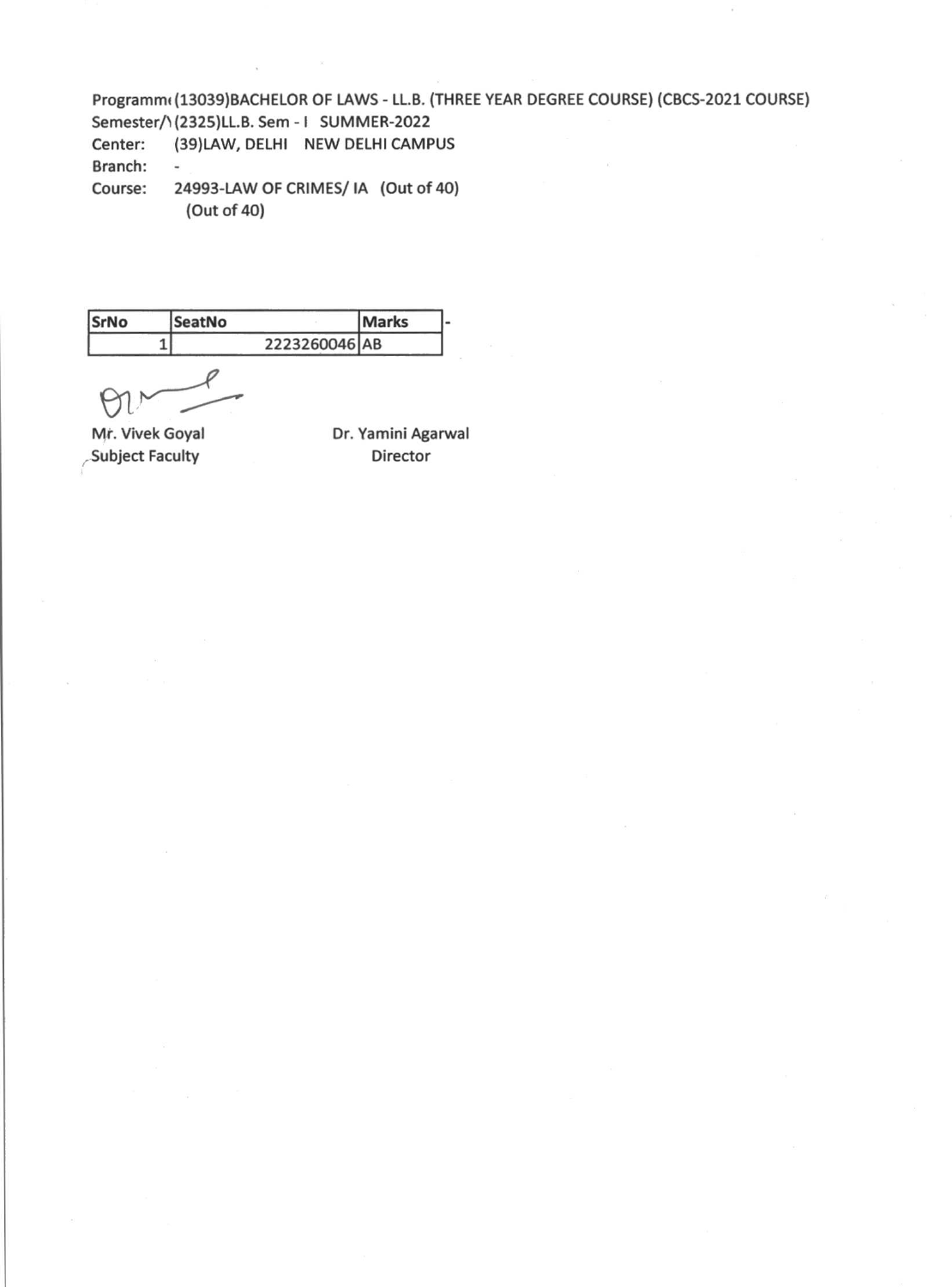Programmi (13039)BACHELOR OF LAWS - LL.B. (THREE YEAR DEGREE COURSE) (CBCS-2021 COURSE) Semester/1(2325)LL.B. Sem - I SUMMER-2022 Center: (39)LAW, DELHI NEW DELHI CAMPUS Branch: ÷.

24995-LAW OF TORTS INCLUDING MOTOR VEHICLE ACCIDENT & CONSUMER PROTECTION Course: ACT/ IA (Out of 40)

(Out of 40)

| SrNo | <b>SeatNo</b> | <b>IMarks</b> |  |
|------|---------------|---------------|--|
|      | 2223260046 AB |               |  |

 $\alpha$ 

Subject Faculty **Director** 

Mr. Vivek Goyal Dr. Yamini Agarwal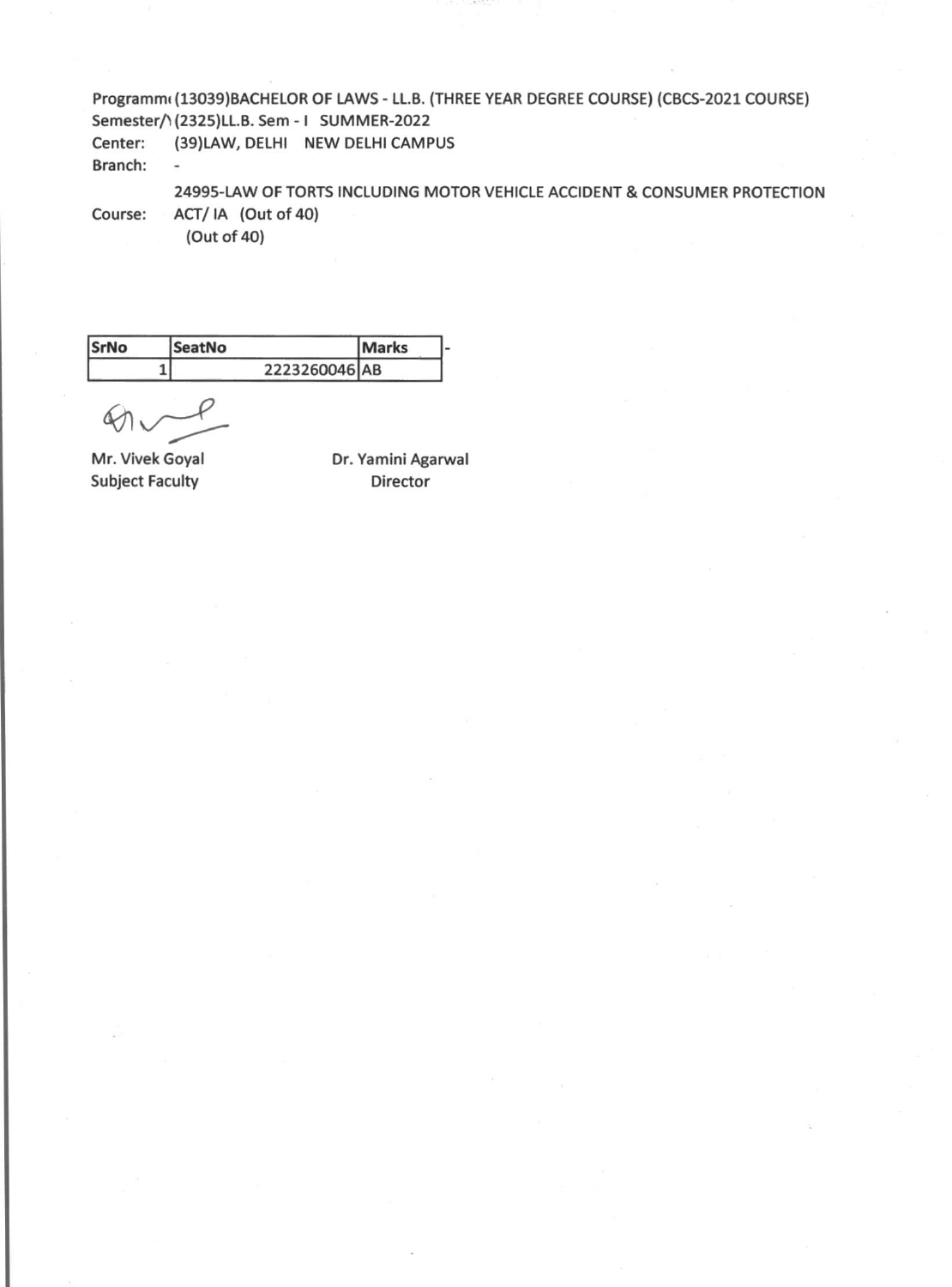Programmi (13039)BACHELOR OF LAWS - LL.B. (THREE YEAR DEGREE COURSE) (CBCS-2021 COURSE) Semester/1(2325)LL.B. Sem - I SUMMER-2022 Center: (39)LAW, DELHI NEW DELHI CAMPUS Branch: -

Course: 24991-CONSTITUTIONAL LAW-I/ IA (Out of 40) (Out of 40)

| SrNo | SeatNo        | <b>Marks</b> |  |
|------|---------------|--------------|--|
|      | 2223260046 AB |              |  |

 $\Theta$ 

**Mr.** Vivek Goya! Subject Faculty

Dr. Yamini Agarwal Director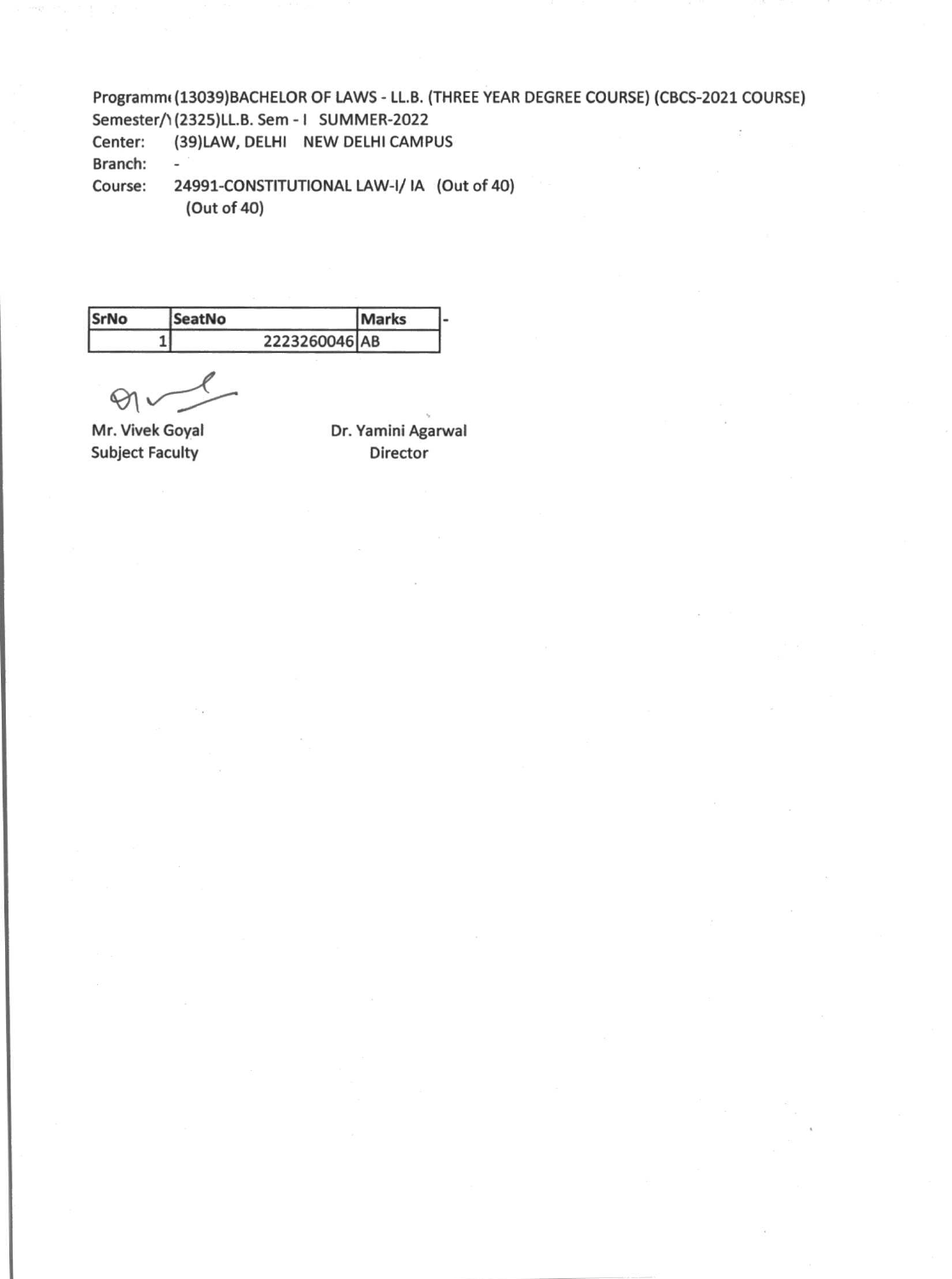Programmi (13039)BACHELOR OF LAWS - LL.B. (THREE YEAR DEGREE COURSE) (CBCS-2021 COURSE) Semester/1(2325)LL.B. Sem - I SUMMER-2022 Center: (39)LAW, DELHI NEW DELHI CAMPUS

Branch:

 $\blacksquare$ 

Course: 24996-BUSINESS LAW: BANKING LAW INCLUDING NEGOTIABLE INSTRUMENT ACT/ IA (Out of (Out of 40)

| SrNo | <b>SeatNo</b> | Marks |  |
|------|---------------|-------|--|
|      | 2223260046 AB |       |  |

 $\not\infty$ 

Mr. Vivek Goyal Subject Faculty

Dr. Yamini Agarwal Director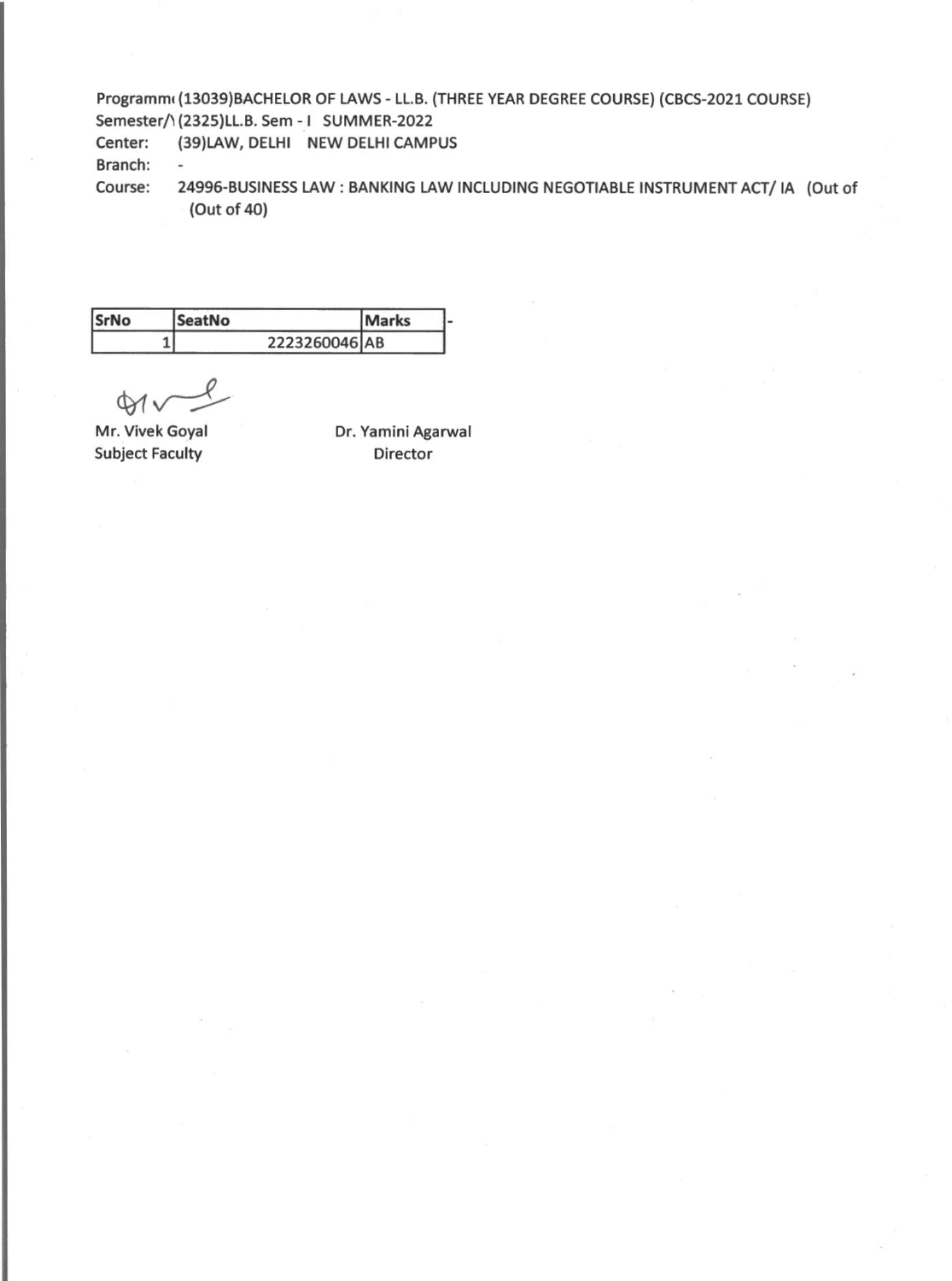Programmi (13039)BACHELOR OF LAWS - LL.B. (THREE YEAR DEGREE COURSE) (CBCS-2021 COURSE) Semester/1(2325)LL.B. Sem - I SUMMER-2022 Center: (39)LAW, DELHI NEW DELHI CAMPUS Branch: - Course: 24994-LEGAL LANGUAGE/ IA (Out of 40) (Out of 40)

| <b>SrNo</b> | <b>SeatNo</b> | <b>Marks</b> |  |
|-------------|---------------|--------------|--|
|             | 2223260046 AB |              |  |

 $41$ 

Subject Faculty **Director** 

Mr. Vivek Goyal Dr. Yamini Agarwal